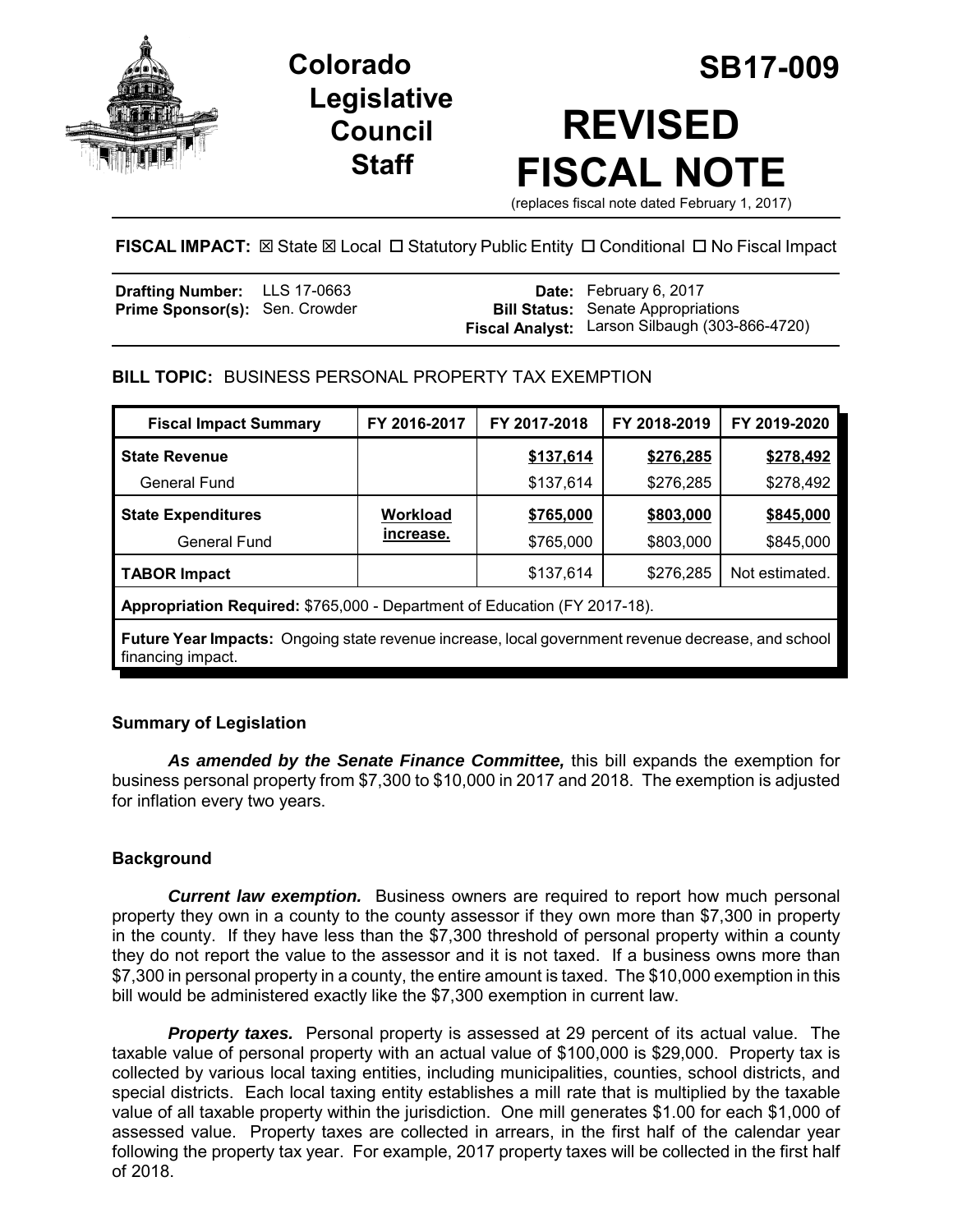### **Local Government Impact**

Increasing the current law personal property tax exemption from \$7,300 to \$10,000 will reduce property tax revenue by an estimated \$2.8 million in FY 2017-18, \$2.9 million in FY 2018-19, and \$3.1 million in FY 2019-20. Table 1 shows this revenue impact with additional details in the following section.

| <b>Table 1: Reduction in Property Tax Revenue</b><br>Direct Impact of Business Personal Property Tax Exemption |               |               |               |  |  |  |
|----------------------------------------------------------------------------------------------------------------|---------------|---------------|---------------|--|--|--|
|                                                                                                                | FY 2017-18    | FY 2018-19    | FY 2019-20    |  |  |  |
| Local School Finance Revenue                                                                                   | (\$765,000)   | (\$803,000)   | (\$845,000)   |  |  |  |
| <b>Other Local Government Revenue</b>                                                                          | (\$2,014,000) | (\$2,113,000) | (\$2,220,000) |  |  |  |
| Total Change in Personal Property Tax Revenue                                                                  | (\$2,779,000) | (\$2,916,000) | (\$3,065,000) |  |  |  |

**Personal property.** The current personal property tax exemption is calculated by the owner in each county. To model the increased exemption, personal property tax records with ownership information were provided by 57 county assessors representing over 85 percent of personal property value in the state. Using these records, the impact on assessed value was calculated for a \$10,000 threshold described in the bill. This reduction was applied to assessed value data for each county provided by the Division of Property Taxation in the Department of Local Affairs (DOLA).

Based on these calculations, the bill will reduce assessed values by \$34.2 million in 2017, a 0.2 percent reduction in the total assessed value of personal property. The bill will reduce assessed values by \$35.7 million in 2018 and \$37.3 million in 2019.

The property tax revenue impact was estimated using 2016 mills for each county and school district. The actual revenue impact will vary from these estimates based on changes in mills due to local government budgeting decisions. For example, some jurisdictions are allowed to float mill rates to collect a certain amount of property tax revenue, such as when voters have approved a mill levy to repay debt or collect a certain dollar amount of override revenue.

*Residential assessment rate.*The residential assessment rate will be recalculated in 2019 to comply with the Gallagher Amendment in the state constitution. The Gallagher Amendment requires that the share of residential and nonresidential assessed values remain constant between reassessment cycles. Exempting personal property with an assessed value of \$37.3 million from nonresidential property will put downward pressure on the residential assessment rate. Based on the December 2016 Legislative Council Staff assessed value forecast, this exemption will not cause a reduction in the residential assessment rate in 2019.

*County assessors.* County assessors are responsible for valuing personal property for most businesses. Increasing the exemption will increase workload for county assessors to update business practices to value property appropriately under the expanded exemption in FY 2016-17. In future years, there will be fewer properties that need to be assessed.

#### **State Revenue**

The bill increases state General Fund revenue from corporate and individual income tax, starting in FY 2017-18. This increase is estimated at \$137,614 in FY 2017-18, \$276,285 in FY 2018-19, and \$278,492 in FY 2019-20, with ongoing impacts in future fiscal years.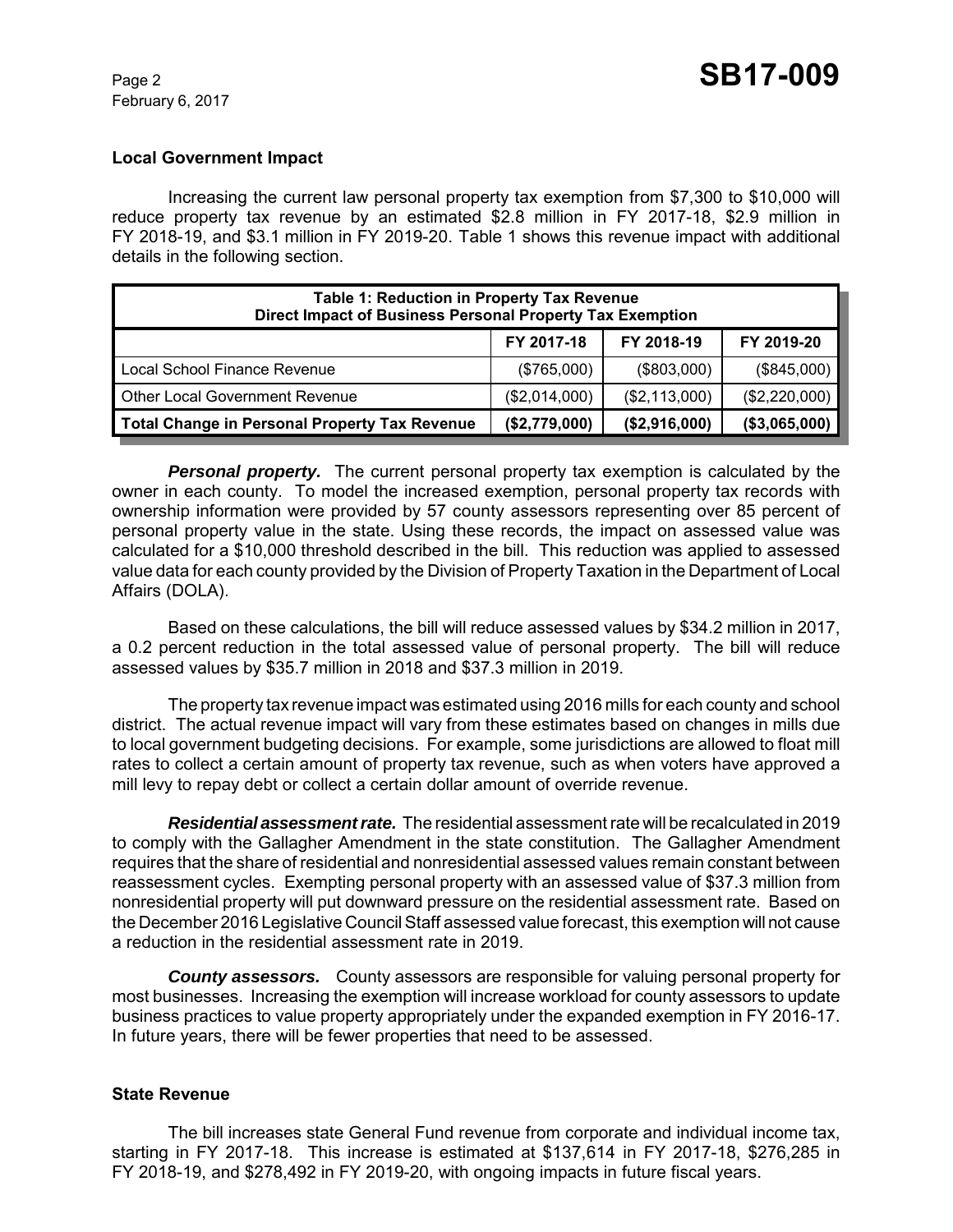February 6, 2017

*Income tax credit.* Business personal property owners are allowed to claim an income tax credit for the amount of personal property taxes paid in Colorado for 2015 through 2019. The credit is only allowed for property taxes paid on personal property up to \$15,000 in actual value. It is estimated that 45.3 percent of the credit is claimed by taxpayers with personal property less than \$10,000 in actual value. In FY 2015-16 a total of \$513,000 was claimed. Eliminating the credit will increase income taxes by \$116,169 in FY 2017-18, and \$232,338 in 2018-19 and FY 2019-20 when the credit expires. The FY 2017-18 revenue impact is based on a half-year property tax credit to account for accrual accounting of income tax.

**Federal taxable income.** Property taxes are deducted from federal taxable income, which is the basis for Colorado income taxes. The reduction in property taxes from this bill reduces the deduction business personal property taxpayers will be allowed to take, increasing their Colorado income tax liability. An estimated one-third of aggregate property tax liability for personal property is currently deducted from the taxable income of owners. The revenue impact is calculated by applying the state's 4.63 percent income tax rate to the reduced property tax liability. The smaller deduction will increase income tax revenue by \$21,445 in FY 2017-18, \$43,946 in FY 2018-19, and \$46,153 in FY 2019-20. The FY 2017-18 revenue impact is based on a half-year property tax impact to account for accrual accounting of income tax.

#### **TABOR Impact**

This bill increases state revenue from income taxes, which will increase the amount of money required to be refunded under TABOR for FY 2017-18 and FY 2018-19. TABOR refunds are paid out of the General Fund. Since the bill increases both revenue to the General Fund and the refund obligation by equal amounts, there is no net impact on the amount of money available in the General Fund for the budget. However, the bill will increase money available for the General Fund budget in the future during years when the state does not collect money above the TABOR limit. The TABOR impact for FY 2019-20 has not been estimated.

#### **State Expenditures**

Starting in FY 2017-18, the bill potentially increases state expenditures for school finance. In addition, the bill results in one-time workload for DOLA in FY 2016-17.

*School Finance.* Under current law, the money to fund the school finance act comes from a combination of local and state sources. The local share, primarily from property taxes, is counted first. State aid provides the difference between a district's total funding and the district's local share. In school finance, this concept of state assistance supplementing local resources is called "equalization."

SB 17-009 will reduce the amount of property taxes collected, and therefore the amount of revenue available for the local share of school finance by \$765,000 in FY 2017-18, \$803,000 in FY 2018-19, and \$845,000 in FY 2019-20 with ongoing impacts in future fiscal years. A reduction in the amount of local share places pressure on the state to increase the amount of equalization, which increases the cost of state aid under the act. However, current law allows the state to apply a negative factor in the act, which reduces the amount of state aid provided to schools to meet the state's budgetary limitations. This presents a range of options for the General Assembly. The General Assembly may choose to maintain the negative factor at its current value and completely equalize the reduction in local share, increase the negative factor by an amount necessary to partially reduce the cost of equalization, or increase the negative factor by an amount that reflects the full reduction in the local share.